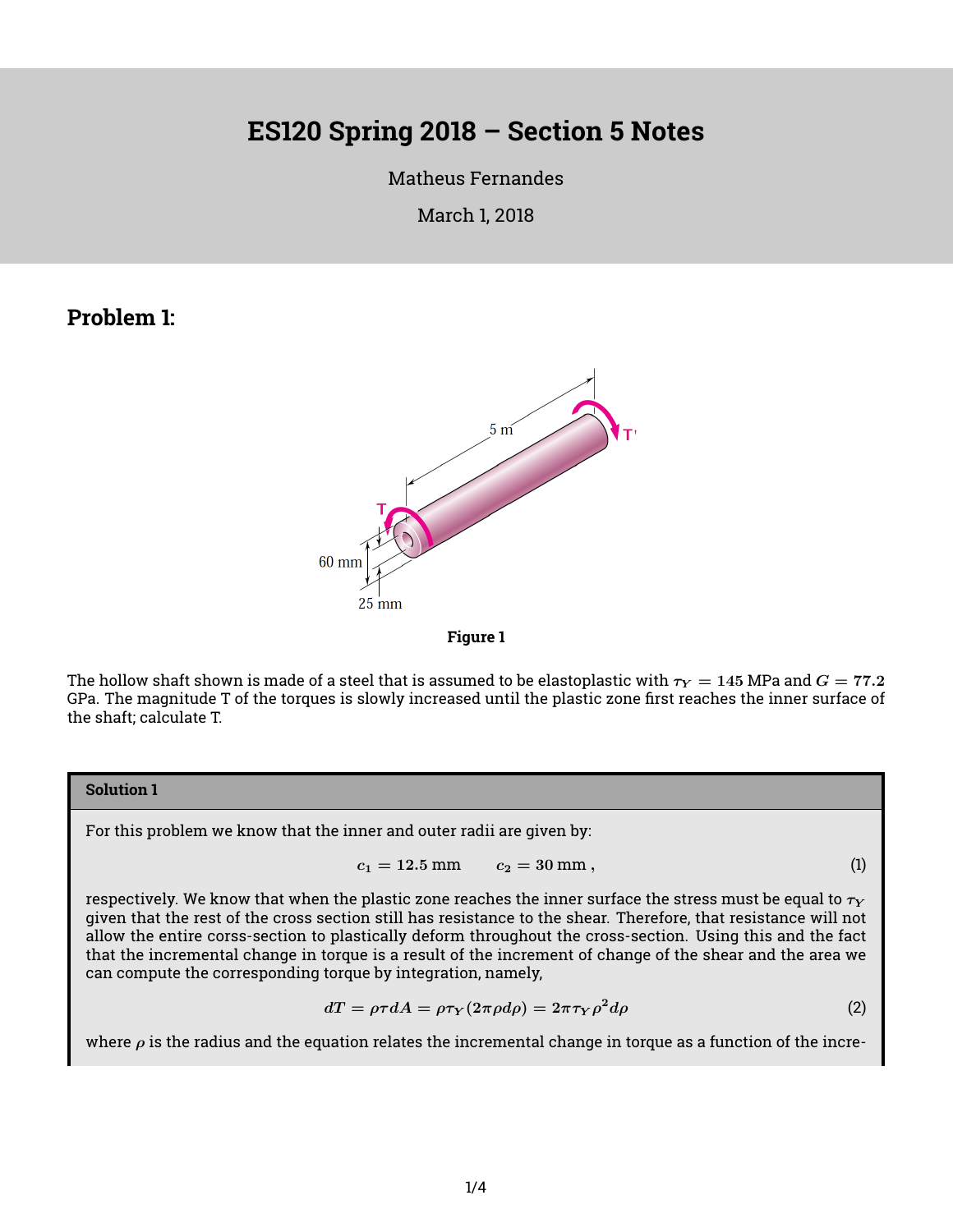mental change in radius. Integrating this equation in  $\rho$  we get:

$$
T = 2\pi\tau_Y \int_{c_1}^{c_2} \rho^2 d\rho = \frac{2\pi}{3} \tau_Y (c_2^3 - c_1^3)
$$
  
=  $\frac{2\pi}{3} (145 \times 10^6) [(30 \times 10^{-3})^3 - (12.5 \times 10^{-3})^3] = 7.61 \times 10^3 \text{ N} \cdot \text{m}$  (3)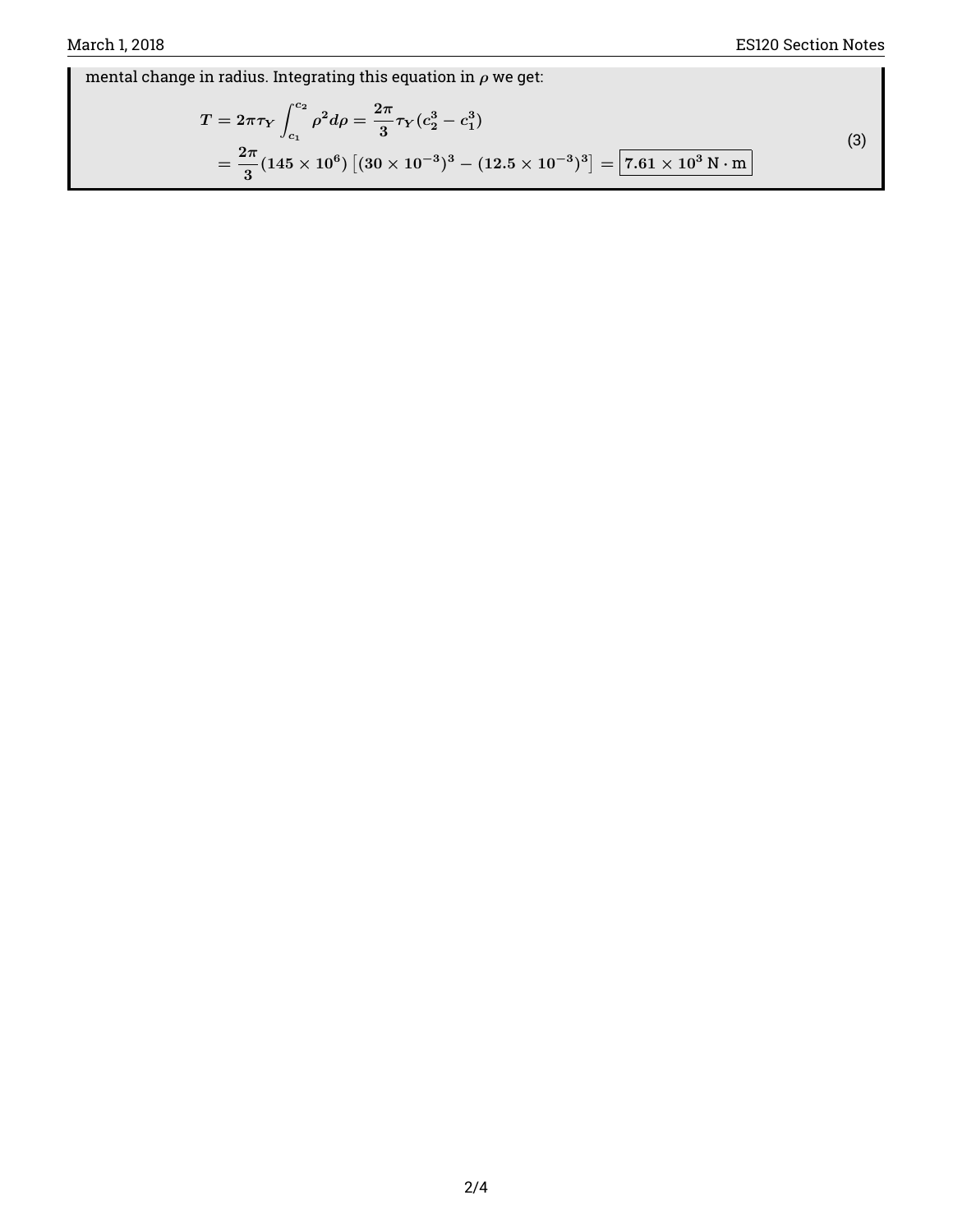# **Problem 2:**



Equal torques are applied to thin-walled tubes of the same length L, same thickness t, and same radius c. One of the tubes has been slit lengthwise as shown. Determine (a) the ratio  $\tau_b/\tau_a$  of the maximum shearing stresses in the tubes, (b) the ratio  $\phi_b/\phi_a$  of the angles of twist of the shafts.

#### **Solution 2**

For this problem lets separate into separate geometries, namely 'a' for the one without the slit and 'b' for the one with the slit. This is not part a and part b of the problem, but simply a step towards the goals of the problem.

Here we are only calculating the different values for the different geometries. So for the geometry without the slit we can compute the following maximum shear stresses using the fact that we know this to be a thin-walled hollow shaft, which can be read in section 3.13 of the book. We know that the torque applied to a hollow member with constant shear flow is

$$
\tau_a = \frac{T}{2t\mathcal{A}}\tag{4}
$$

where  $\mathcal A$  is the area bounded by the centerline of the wall cross section. Which given that t is very thin, we can approximate it to be simply  $c$  which gives us  $\mathcal{A}=\pi c^2.$  Therefore,

$$
\tau_a = \frac{T}{2\pi c^2 t} \tag{5}
$$

$$
J \approx 2\pi c^3 t \tag{6}
$$

So therefore, we can solve for the angle of twist as

$$
\phi_a = \frac{TL}{GJ} = \frac{TL}{2\pi c^3 tG} \tag{7}
$$

Now for the case for the geometry with the slit, we can approximate it as a non-circular member as described in section 3.12 of the book. For this approximation we can compute the length of the wider face a to be the circumference of the cylinder

$$
a = 2\pi c \tag{8}
$$

and the length of the lesser wide face to be

$$
b = t. \tag{9}
$$